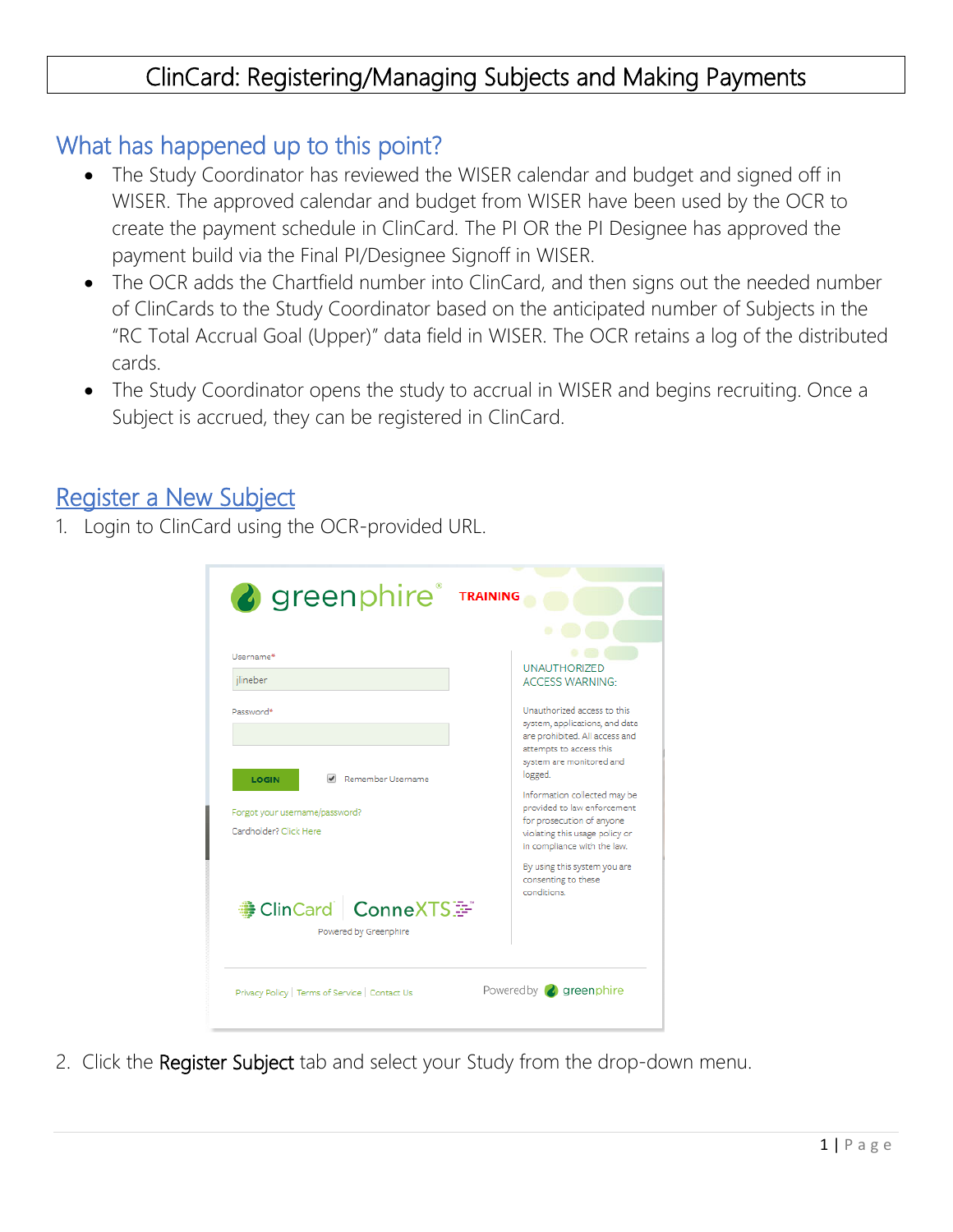

3. Enter the information into the form. Fields with an asterisk are required.

| <b>● ClinCard</b>                                         |                                                                              | <b>WELCOME, JIM LINEBER</b><br>User Settings   Logout |
|-----------------------------------------------------------|------------------------------------------------------------------------------|-------------------------------------------------------|
| <b>REGISTER SUBJECT</b><br><b>LOOK UP SUBJECT</b>         | <b>PAYMENT APPROVALS</b><br><b>ADMIN</b><br><b>REPORTS</b><br><b>SUPPORT</b> |                                                       |
|                                                           |                                                                              |                                                       |
| $\blacktriangleright$ Subject Registration                |                                                                              |                                                       |
| To begin the registration process, please select a study* |                                                                              |                                                       |
| B-NET (IRBoo046460)                                       |                                                                              |                                                       |
| Study Status*<br>Subject ID*                              | Site*                                                                        |                                                       |
| $\boldsymbol{\mathrm{v}}$<br>Enrolled                     | $\boldsymbol{\mathrm{v}}$<br>Wake Forest Baptist Health                      |                                                       |
| <b>Name</b><br>Middle<br>First Name*                      | Social Security Number*<br>Last Name*<br>Initials*                           |                                                       |
| <b>Address</b>                                            |                                                                              |                                                       |
| Country*                                                  | Search for an address*<br>$\boldsymbol{\mathrm{v}}$                          |                                                       |
| <b>United States</b>                                      | Begin typing to find and address                                             |                                                       |
|                                                           |                                                                              |                                                       |
|                                                           |                                                                              |                                                       |

- 4. Be sure to ask the Subject whether they want to receive notifications by text, email, or both, and select the "Enable Email Alerts" and "Enable Text Messaging" checkboxes as applicable.
- 5. Click Register at the bottom of the page.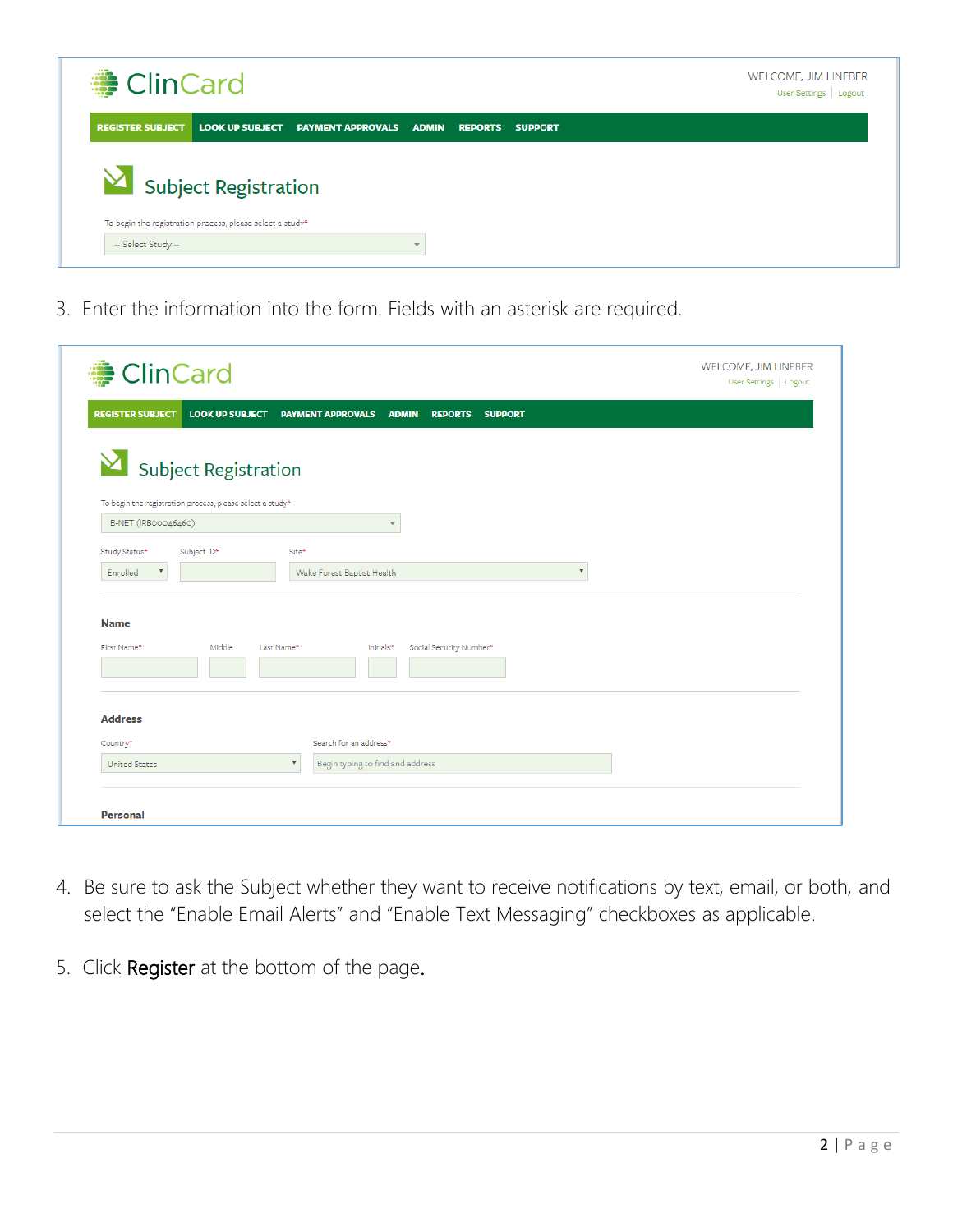You will be brought to the "Subject Information" screen where you can assign a card number, make a payment, schedule an appointment reminder, replace a ClinCard or edit a Subject's information.

| <b>● ClinCard</b>                                                                     |                                                                                                                           |                                                                                                                                                                                                        | <b>WELCOME, JIM LINEBER</b><br>User Settings   Logout                              |
|---------------------------------------------------------------------------------------|---------------------------------------------------------------------------------------------------------------------------|--------------------------------------------------------------------------------------------------------------------------------------------------------------------------------------------------------|------------------------------------------------------------------------------------|
| <b>LOOK UP SUBJECT</b><br><b>REGISTER SUBJECT</b>                                     | <b>PAYMENT APPROVALS</b><br><b>ADMIN</b>                                                                                  | <b>REPORTS</b><br><b>SUPPORT</b>                                                                                                                                                                       |                                                                                    |
| <b>O</b> Look Up Subject<br>< Return to search results                                |                                                                                                                           |                                                                                                                                                                                                        |                                                                                    |
| <b>JAMES R FLAMBE</b><br><b>SUBJECT INFORMATION</b>                                   | <b>AUDIT HISTORY</b>                                                                                                      |                                                                                                                                                                                                        |                                                                                    |
| <b>Study Name</b><br>Short Title (IRB#; Industry v. non-industry)                     | $\boldsymbol{\mathrm{v}}$                                                                                                 | <b>Recent Activity</b><br>Changed James R Flambe<br>subject information                                                                                                                                | <b>ASSIGN CLINCARD</b><br><b>REQUEST PAYMENT</b>                                   |
| <b>Subject ID</b><br>012554<br><b>Participant Code</b><br>$\sim$<br>No card assigned. | <b>Study status</b><br>Enrolled<br><b>Address</b><br>10818 Henderson Road<br>Fairfax Station, VA 22039<br><b>Timezone</b> | Cardholder James Flambe has<br>enrolled in study Short Title<br>(IRB#; Industry v. non-industry)<br>as Subject ID 012554 with status<br>Enrolled<br>Changed James R Flambe<br>subject information      | <b>REQUEST REIMBURSEMENT</b><br><b>EDIT SUBJECT</b><br><b>SCHEDULE APPOINTMENT</b> |
|                                                                                       | US/Eastern<br><b>Home Phone</b><br>3362736777<br><b>Cell Phone</b><br>3362736777                                          | Cardholder James Flambe has<br>enrolled in study Local<br>Bisphosphonate Effect in<br>Extremity Giant Cell Tumor of<br>Bone as Subject ID 22547 with<br>status Enrolled<br>Cardholder James Flambe has |                                                                                    |
|                                                                                       | <b>Allow Text Messages</b><br>Yes.<br><b>Allow Email</b>                                                                  | enrolled in study BEAT-AD Study<br>with status Enrolled<br><b>VIEW ALL</b>                                                                                                                             |                                                                                    |

# Look Up a Previously Registered Subject

When you log in to ClinCard, the first page that displays is the Look Up Subject site.

| <b>REGISTER SUBJECT</b><br><b>LOOK UP SUBJECT</b>       | <b>PAYMENT APPROVALS</b>  | <b>ADMIN</b><br><b>REPORTS</b><br><b>SUPPORT</b> |                                                              |
|---------------------------------------------------------|---------------------------|--------------------------------------------------|--------------------------------------------------------------|
| <b>O</b> Look Up Subject                                |                           |                                                  | <b>RECENT ACTIVITY</b>                                       |
| Study                                                   |                           |                                                  | Assigned card X-5072 to Brett L Favre                        |
| -- All Studies --                                       |                           | $\overline{\phantom{a}}$                         | Assigned card X-5056 to James R<br>Flambe                    |
| Only Studies with registered cardholders are displayed. |                           |                                                  | Cardholder Brett Favre has enrolled in<br>study B-NET        |
| Name                                                    | Subject ID                | Initials                                         | Created new subject Brett L Favre                            |
|                                                         |                           |                                                  | Changed James R Flambe subject<br>information                |
| <b>Subject Email</b>                                    | Last 4 Digits of ClinCard |                                                  | Cardholder James Flambe has<br>enrolled in study Short Title |
|                                                         |                           |                                                  | VIEW ALL >                                                   |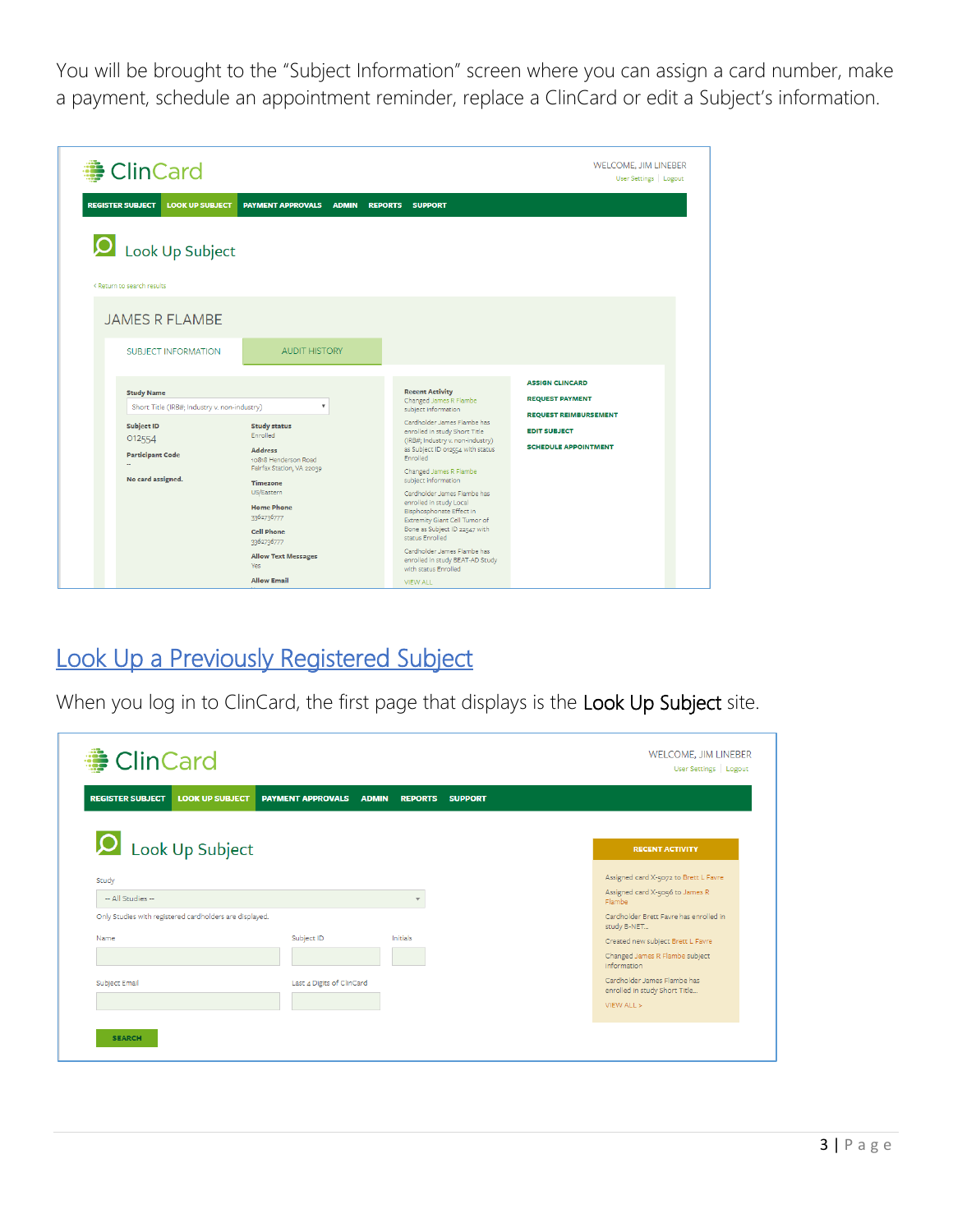If you're in another site in ClinCard, the Look Up Subject tab will always be displayed for selection at the top of the page.

- 1. Enter data in one or more of the search fields and click Search to view the results.
- 2. Click the Last Name hyperlink of the Subject.

| <b>O</b> Look Up Subject                                |                           |                          | <b>RECENT ACTIVITY</b>                                       |
|---------------------------------------------------------|---------------------------|--------------------------|--------------------------------------------------------------|
| Study                                                   |                           |                          | Assigned card X-5072 to Brett L Favre                        |
| -- All Studies --                                       |                           | $\overline{\phantom{a}}$ | Assigned card X-5056 to James R<br>Flambe                    |
| Only Studies with registered cardholders are displayed. |                           |                          | Cardholder Brett Favre has enrolled in<br>study B-NET        |
| Name                                                    | Subject ID                | Initials                 | Created new subject Brett L Favre                            |
| Favre                                                   |                           |                          | Changed James R Flambe subject<br><i>information</i>         |
| Subject Email                                           | Last 4 Digits of ClinCard |                          | Cardholder James Flambe has<br>enrolled in study Short Title |
|                                                         |                           |                          | VIEW ALL >                                                   |
| <b>SEARCH</b>                                           |                           |                          |                                                              |
| <b>Search Results</b>                                   |                           |                          |                                                              |
| 1 records found                                         |                           |                          |                                                              |
| SEARCH:                                                 |                           |                          |                                                              |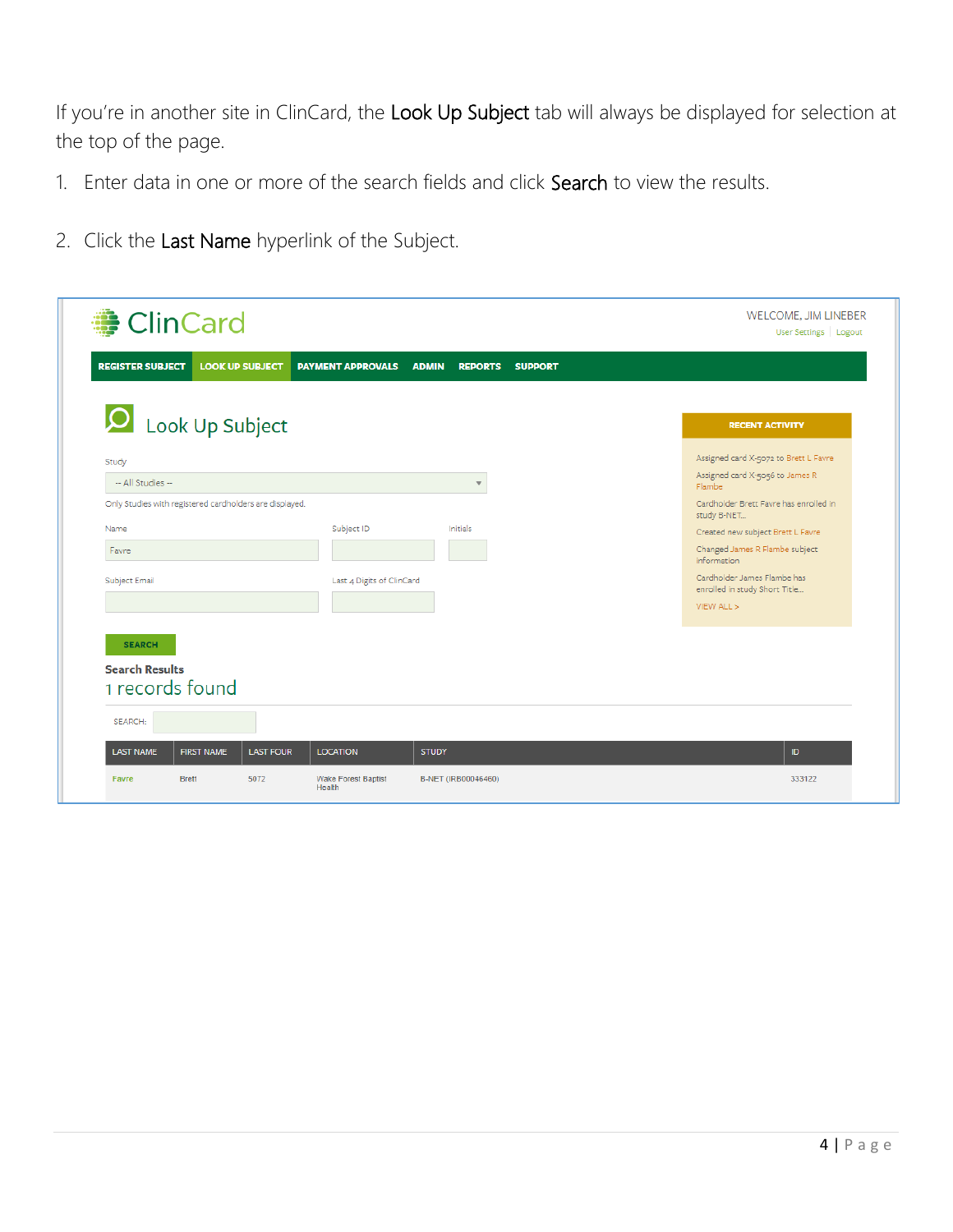# **Assign a ClinCard**

Once you have selected an existing Subject or registered a new Subject, you will be brought to the "Subject Information" page. On the right-hand side you will see the options you can select for this Subject.

1. Click Assign ClinCard and a pop-up screen will appear:

| <b>Assign ClinCard</b> |               |  |
|------------------------|---------------|--|
| Current Card           |               |  |
| None Assigned          |               |  |
| New Card*              |               |  |
|                        |               |  |
| <b>ASSIGN</b>          | <b>CANCEL</b> |  |
|                        |               |  |

2. In the "New Card" field, enter the token number visible through the window of the ClinCard card package.

Note: Do not open the envelope prior to providing to the Subject. The token number is different than the 16-digit card number.

3. Click Assign.

4. Once the card has successfully been assigned, you will receive a confirmation message at the top of the "Subject Information" screen.

Success! The new card has been successfully assigned to James Flambe. The new card will be active within 10 minutes.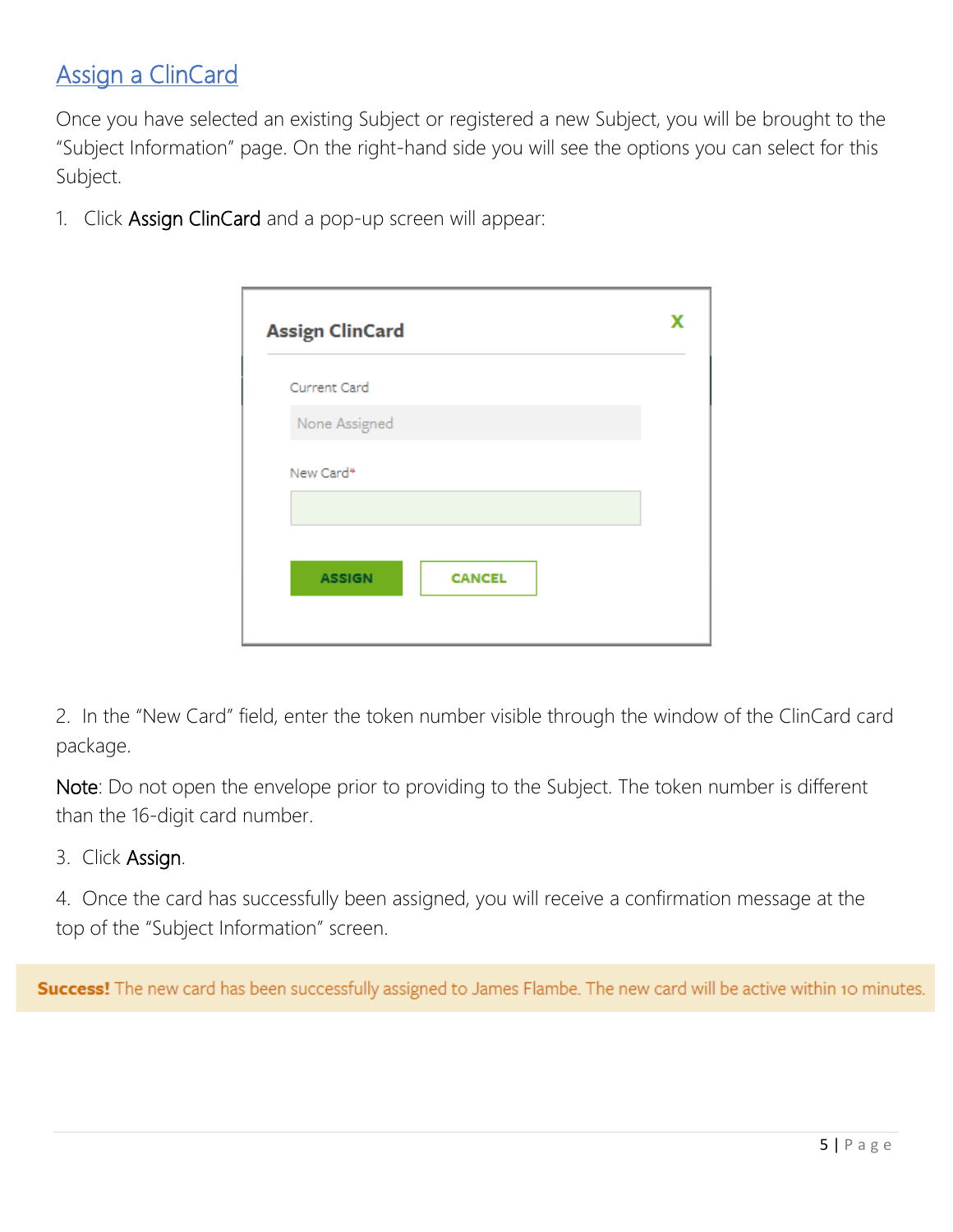5. Now an option to "Replace ClinCard" appears in the Subject Menu.

In the event that a Subject loses their card, you can replace that card for them by clicking Replace ClinCard, and following the steps above, using the token number from a new ClinCard card package.

The "Replace ClinCard" process will immediately inactivate the lost card and automatically transfer any available/pending balance to the newly assigned ClinCard!

## Add a New Study to an Existing Subject

Once you have selected an existing subject in the system, you will be brought to the "Subject Information" screen. On the right-hand side of the screen, you will see options that represent all of the actions you can perform on the Subject.

1. Click Edit Subject.

| <b>● ClinCard</b>       |                        |                                 |                          |                |                |                                       | WELCOME, JIM LINEBERGER<br>User Settings   Logout |  |
|-------------------------|------------------------|---------------------------------|--------------------------|----------------|----------------|---------------------------------------|---------------------------------------------------|--|
| <b>REGISTER SUBJECT</b> | <b>LOOK UP SUBJECT</b> | <b>PAYMENT APPROVALS</b>        | <b>ADMIN</b>             | <b>REPORTS</b> | <b>SUPPORT</b> |                                       |                                                   |  |
|                         |                        | <b>Edit Subject Information</b> |                          |                |                |                                       |                                                   |  |
| <b>Study Membership</b> |                        |                                 |                          |                |                |                                       |                                                   |  |
|                         |                        |                                 |                          | Subject ID*    |                | Subject Status*                       |                                                   |  |
| Study*                  |                        |                                 |                          |                |                |                                       |                                                   |  |
| B-NET (IRBoo046460)     |                        |                                 | $\overline{\phantom{a}}$ | 012554         |                | $\boldsymbol{\mathrm{v}}$<br>Enrolled |                                                   |  |
| + ADD STUDY             |                        |                                 |                          |                |                |                                       |                                                   |  |
| <b>Name</b>             |                        |                                 |                          |                |                |                                       |                                                   |  |
| First Name*             | Middle                 | Last Name*                      | Initials*                | SSN*           |                |                                       |                                                   |  |
| James                   | $\mathsf{R}$           | Flambe                          | <b>JRF</b>               | **********     |                |                                       |                                                   |  |

2. Click the Add Study hyperlink under the Study Membership section.

3. Select the Study from the drop-down menu, enter the new Subject ID, and select or accept the Subject status.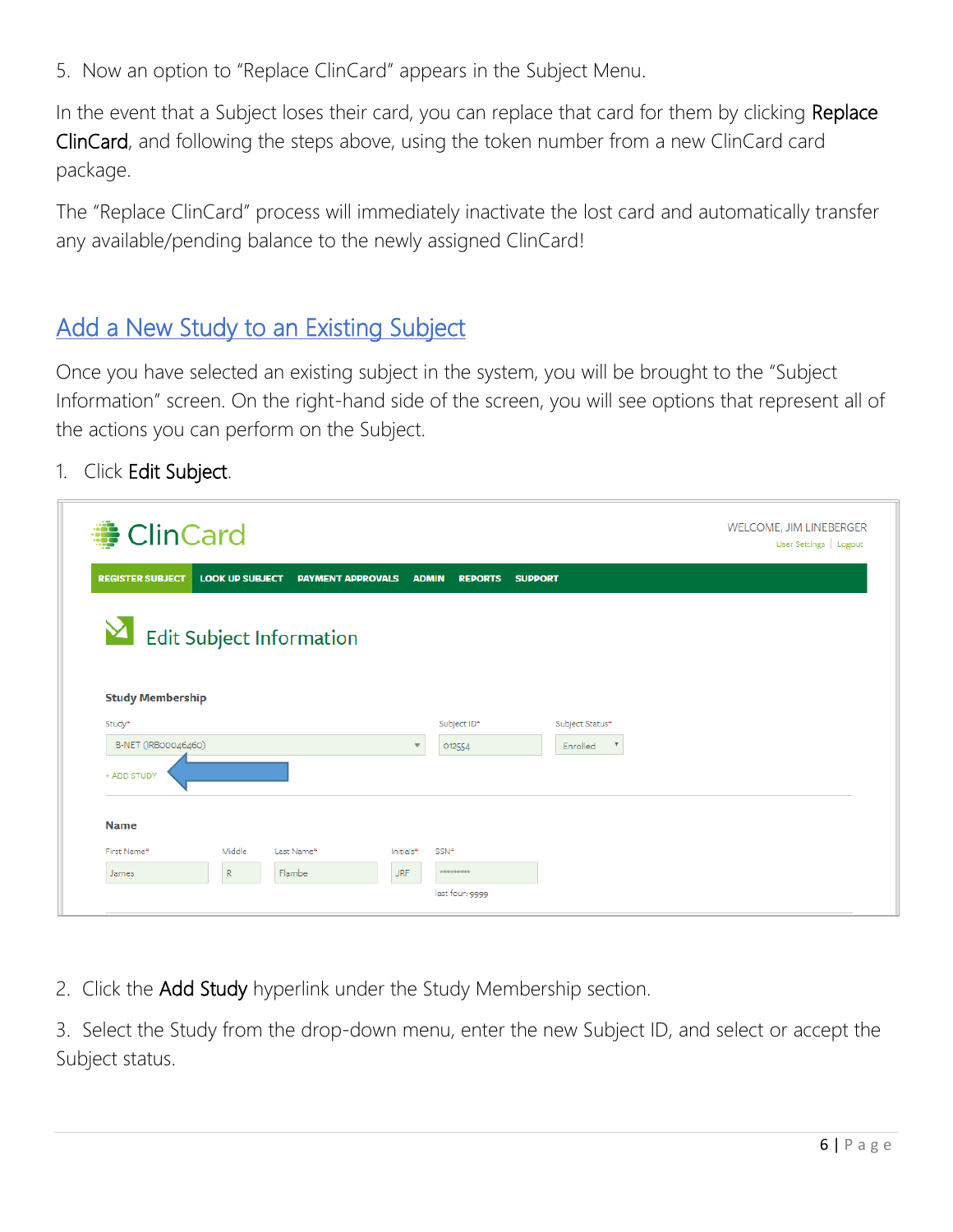| <b>Study Membership</b>           |                                   |                 |
|-----------------------------------|-----------------------------------|-----------------|
| Study*                            | Subject ID*                       | Subject Status* |
| B-NET (IRBoo046460)               | $\overline{\mathbf{v}}$<br>012554 | ▼<br>Enrolled   |
| Study*                            | Subject ID*                       | Subject Status* |
| -- Select Study --                | ▲                                 | Enrolled        |
| MIND Nicotine Study (IRB00042140) |                                   |                 |

- 4. Confirm Name, Address and all personal information.
- 5. Click Save.

NOTE: When making payments for a Subject registered to multiple studies, you may be prompted to select the appropriate study in order to enter the payment.

#### Request a Payment

1. Click Request Payment on the Subject Information page and a pop-up screen will appear.

2. Select the Milestone the subject is being paid (see the following section if "Miscellaneous Payment" will be selected).

| <b>● ClinCard</b>                              | <b>Request Payment</b>                                                                       | x                    |
|------------------------------------------------|----------------------------------------------------------------------------------------------|----------------------|
| <b>REGISTER SUBJECT</b><br><b>LOOK UP SUBJ</b> | To                                                                                           | <b>Total Payment</b> |
|                                                | James Flambe                                                                                 | 0.00                 |
| Look Up Subje                                  | Study                                                                                        | <b>Notes</b>         |
| < Return to search results                     | B-NET (IRBoo046460)<br>Milestone:*                                                           |                      |
| <b>JAMES R FLAMBE</b>                          | --SELECT MILESTONE--                                                                         |                      |
| <b>SUBJECT INFORMATION</b>                     | --SELECT MILESTONE--<br>Miscellaneous Payment<br>Baseline Visit 2: 75.00 USD                 | <b>CANCEL</b>        |
|                                                | Follow-Up Visit 1: 25.00 USD<br>Follow-Up Visit 2: 25.00 USD<br>Follow-Up Visit 4: 75.00 USD |                      |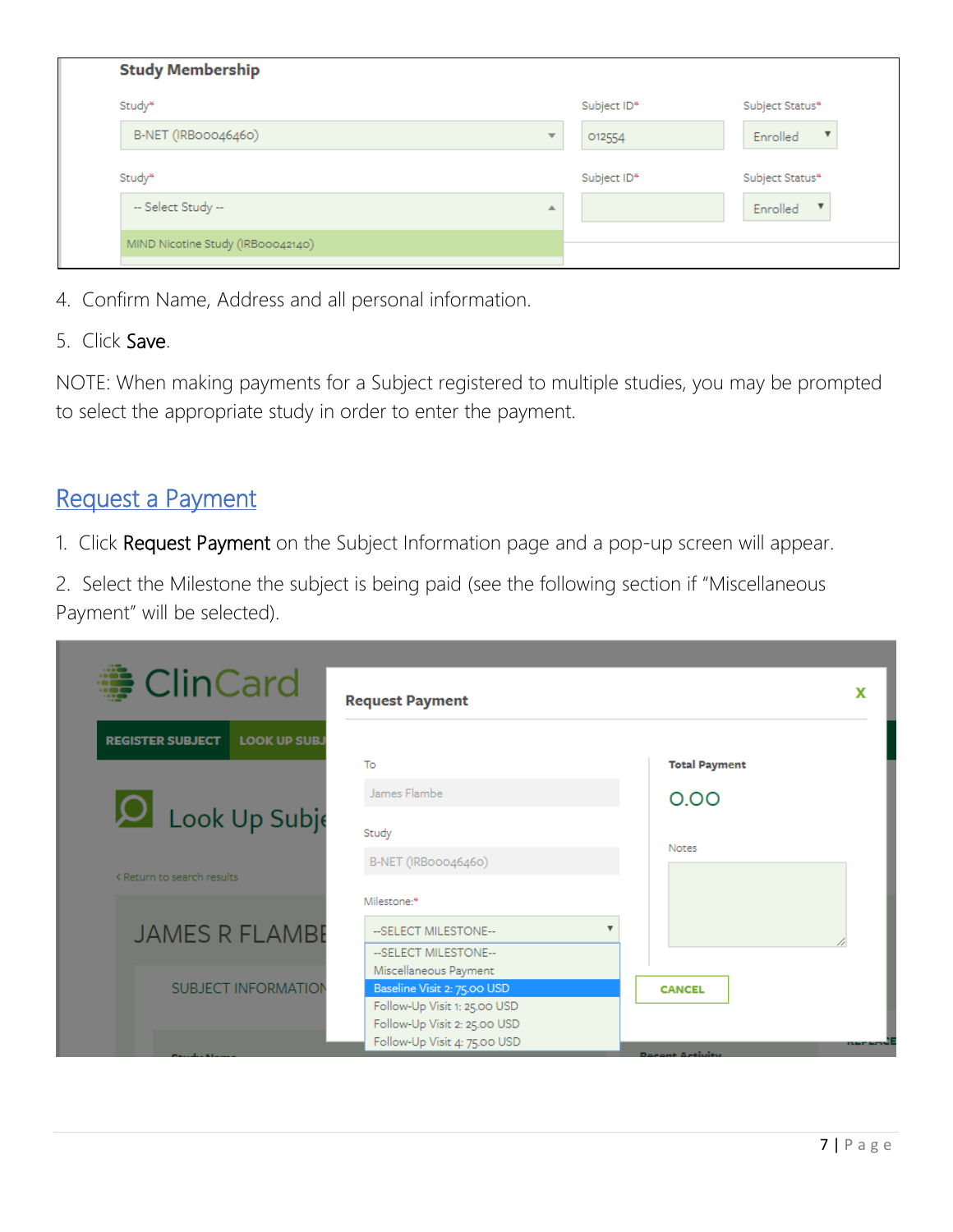| To                          | <b>Total Payment</b> |
|-----------------------------|----------------------|
| James Flambe                | 75.00 USD            |
| Study                       | Notes                |
| B-NET (IRBoo046460)         |                      |
| Milestone:*                 |                      |
| Baseline Visit 2: 75.00 USD | ▼                    |

#### 3. Click Pay.

When a payment has successfully been requested, the "Pending Payments" area of the "Subject Information" page will reflect the payment (although you may need to refresh the Subject Information page to see this). It will also be reflected in your "Recent Activity" in the middle of the screen.

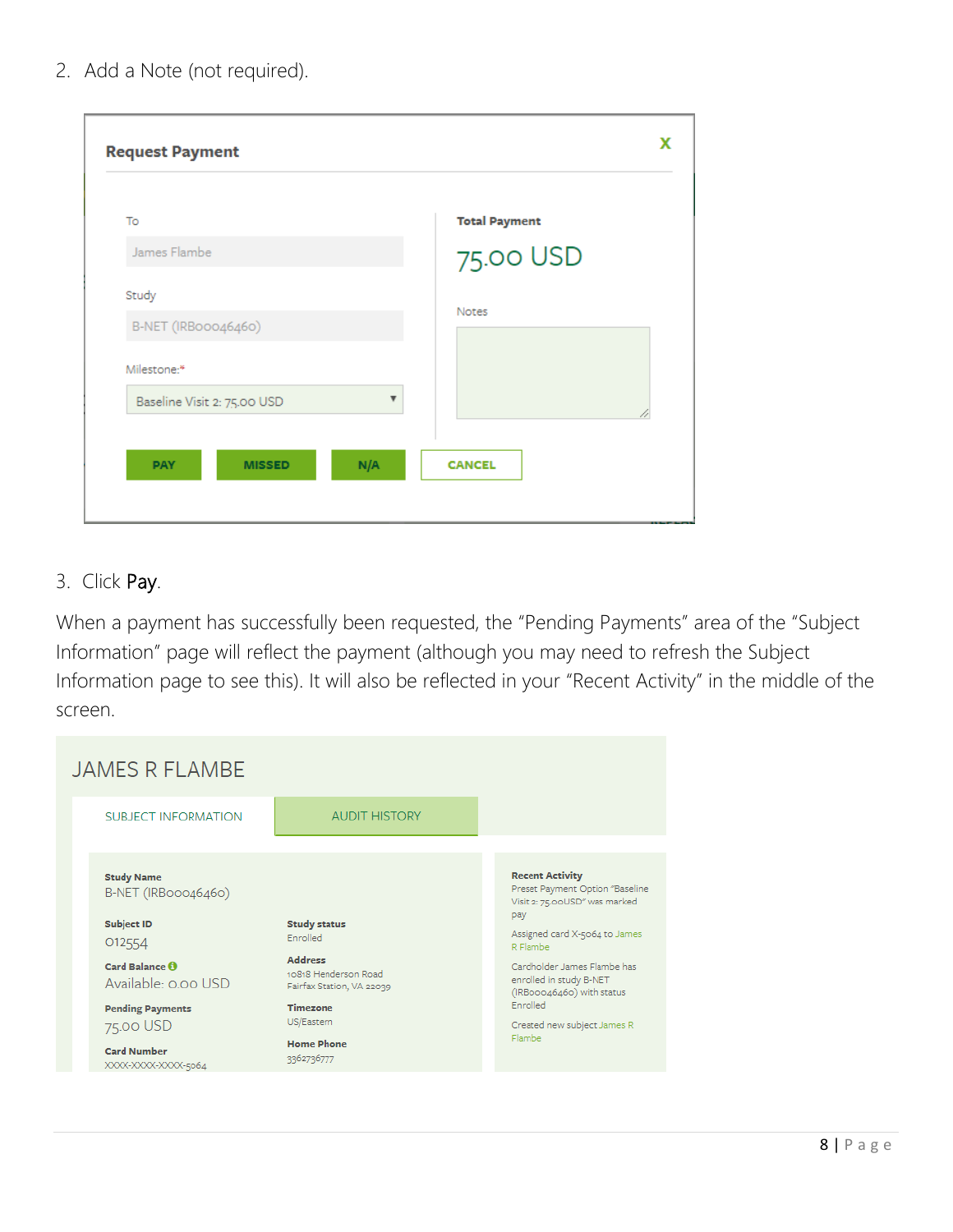When a payment has been *approved* and processed, the amount will be removed from the "Pending Payments" area and will be reflected in the "Card Balance" area.

| <b>JAMES R FLAMBE</b>                       |                                                                     |                                                                                                     |
|---------------------------------------------|---------------------------------------------------------------------|-----------------------------------------------------------------------------------------------------|
| <b>SUBJECT INFORMATION</b>                  | <b>AUDIT HISTORY</b>                                                |                                                                                                     |
| <b>Study Name</b><br>B-NET (IRBoo046460)    |                                                                     | <b>Recent Activity</b><br>Preset Payment Option "Follow-<br>Up Visit 4: 75.00USD" was<br>marked pay |
| <b>Subject ID</b><br>012554                 | <b>Study status</b><br>Enrolled                                     | Preset Payment Option "Baseline<br>Visit 2: 75.00USD" was marked                                    |
| <b>Card Balance</b><br>Available: 75.00 USD | <b>Address</b><br>10818 Henderson Road<br>Fairfax Station, VA 22039 | pay<br>Assigned card X-5064 to James<br>R Flambe                                                    |
| <b>Pending Payments</b><br>o.oo USD         | <b>Timezone</b><br>US/Eastern                                       | Cardholder James Flambe has<br>enrolled in study B-NET                                              |
| <b>Card Number</b><br>XXXX-XXXX-XXXXX-5064  | <b>Home Phone</b><br>3362736777                                     | (IRBooo46460) with status<br><b>Enrolled</b>                                                        |
| <b>Expiration Date</b><br>30-SEP-2021       | <b>Cell Phone</b><br>3362736777                                     | Created new subject James R<br>Flambe<br><b>VIEW ALL</b>                                            |

At this juncture, if the Subject has opted to receive *email and/or text messages*, they will receive a payment confirmation communication.

## Make a Miscellaneous Payment

If you choose Miscellaneous Payment when you Request a Payment, the following form will display:

| <b>Request Payment</b>                                                                                                                        |                      |  |  |
|-----------------------------------------------------------------------------------------------------------------------------------------------|----------------------|--|--|
| Do not use this for self-drive mileage or any other<br>reimbursements. Use the REQUEST REIMBURSEMENT link to<br>reimburse study participants. |                      |  |  |
| To                                                                                                                                            | <b>Total Payment</b> |  |  |
| James Flambe                                                                                                                                  | o.oo USD             |  |  |
| Study                                                                                                                                         | Notes*               |  |  |
| B-NET (IRBoo046460)                                                                                                                           |                      |  |  |
| Milestone:*                                                                                                                                   |                      |  |  |
| Miscellaneous Payment<br>$\overline{\mathbf{v}}$                                                                                              |                      |  |  |
| Amount*                                                                                                                                       |                      |  |  |
|                                                                                                                                               |                      |  |  |
|                                                                                                                                               |                      |  |  |
| NIA<br>PAY<br><b>MISSED</b>                                                                                                                   | <b>CANCEL</b>        |  |  |
|                                                                                                                                               |                      |  |  |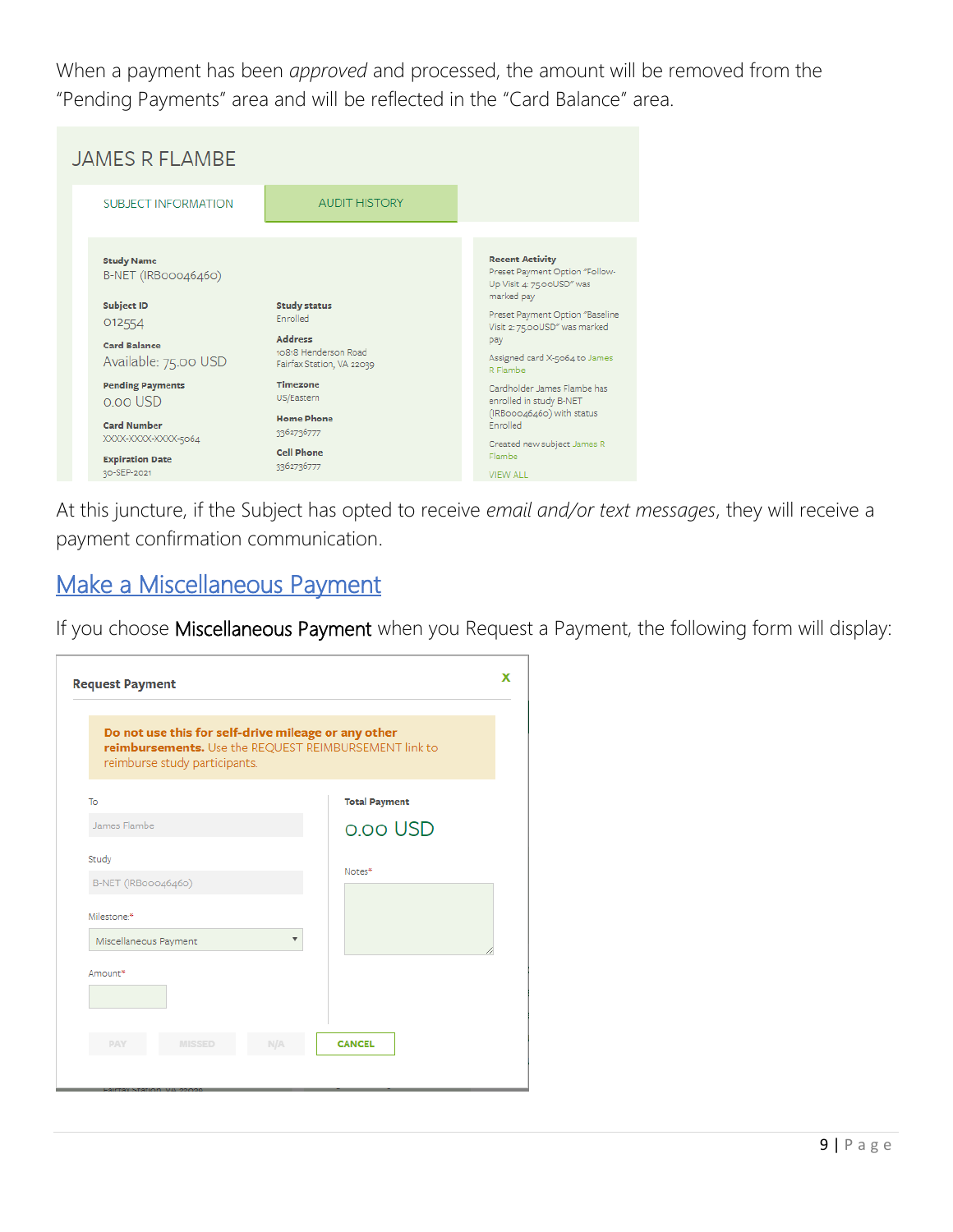Enter the payment amount, add a comment, and click Pay.

| <b>Request Payment</b>                                                                                                                        | x                    |  |
|-----------------------------------------------------------------------------------------------------------------------------------------------|----------------------|--|
| Do not use this for self-drive mileage or any other<br>reimbursements. Use the REQUEST REIMBURSEMENT link to<br>reimburse study participants. |                      |  |
| To                                                                                                                                            | <b>Total Payment</b> |  |
| James Flambe                                                                                                                                  | 50.00 USD            |  |
| Study                                                                                                                                         | Notes*               |  |
| B-NET (IRBoo046460)                                                                                                                           | Unscheduled Visit    |  |
| Milestone:*                                                                                                                                   |                      |  |
| Miscellaneous Payment                                                                                                                         |                      |  |
| Amount*<br>50.00                                                                                                                              |                      |  |
| N/A<br><b>PAY</b><br><b>MISSED</b>                                                                                                            | <b>CANCEL</b>        |  |

# Request a Reimbursement and Upload a Receipt

1. Click Request Reimbursement and a pop-up screen will appear.

| Reimbursement request for James Flambe |                                                        |
|----------------------------------------|--------------------------------------------------------|
| B-NET (IRBoo046460)                    | Select a Reimbursement Type<br>$\overline{\mathbf{v}}$ |
|                                        |                                                        |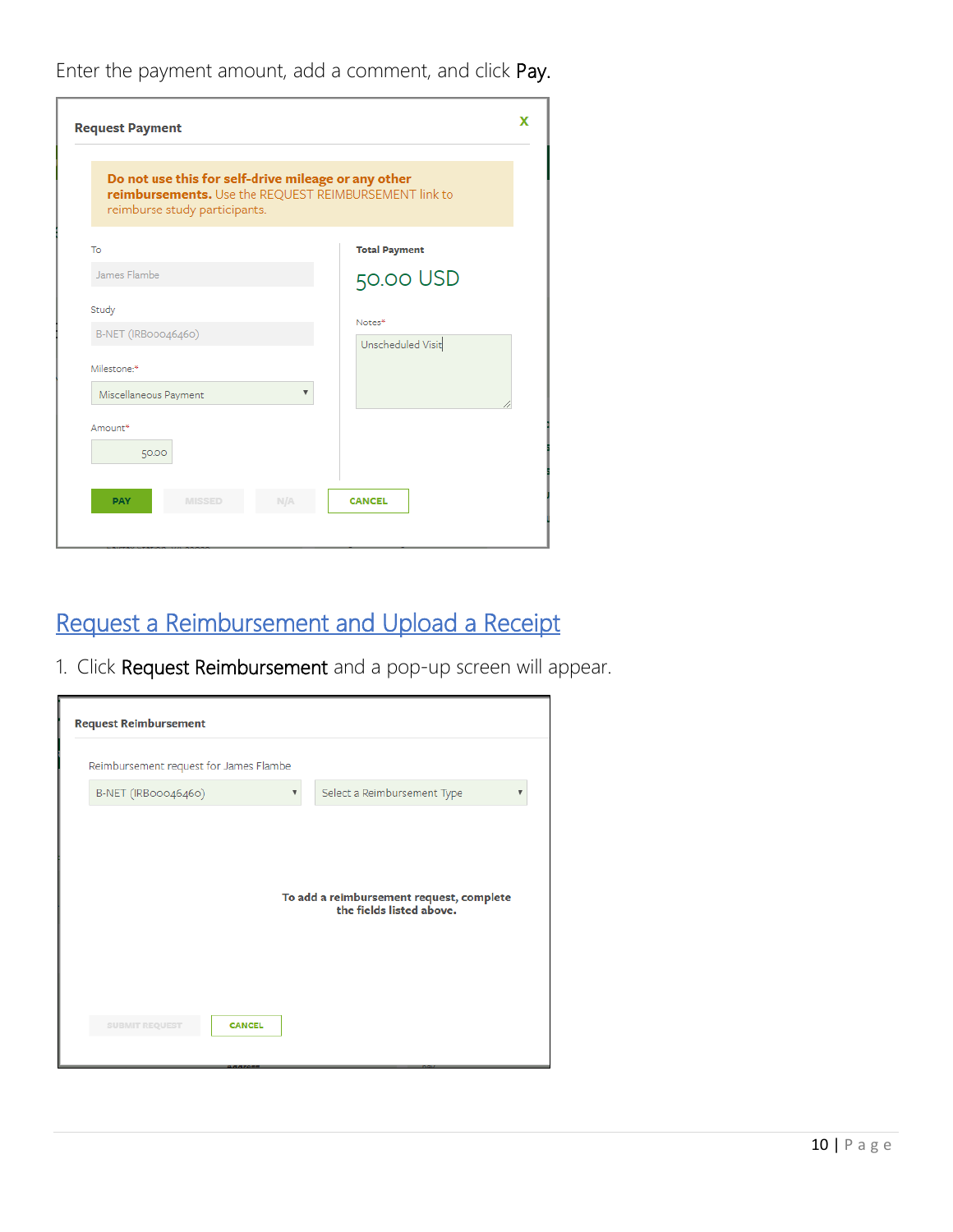2. Select the milestone (if applicable) and reimbursement from the milestones drop-down menu.

| <b>Request Reimbursement</b>           |                                                                      |
|----------------------------------------|----------------------------------------------------------------------|
| Reimbursement request for James Flambe |                                                                      |
| B-NET (IRBoo046460)                    | Select a Reimbursement Type                                          |
|                                        | Select a Reimbursement Type<br>Drive/Mileage<br>Other Reimbursement  |
|                                        | To add a reimbursement request, complete<br>the fields listed above. |
| <b>SUBMIT REQUEST</b><br><b>CANCEL</b> |                                                                      |
|                                        |                                                                      |
| естонен                                |                                                                      |

Reimbursement options will show applicable to your study ONLY.

- Reimbursements can be associated with specific milestones. The list of milestones will come from the preset study payments maintained by the OCR.
- A milestone will display in the drop-down even if payout for the milestone payment has not yet occurred. Additionally, the same milestone can be reused to associate with multiple reimbursements.
- When a milestone is selected, it will be shown on the Audit History page, Payment Approvals page, and the Payment Detail Report.
- 3. To upload the receipt associated with this request, click Upload.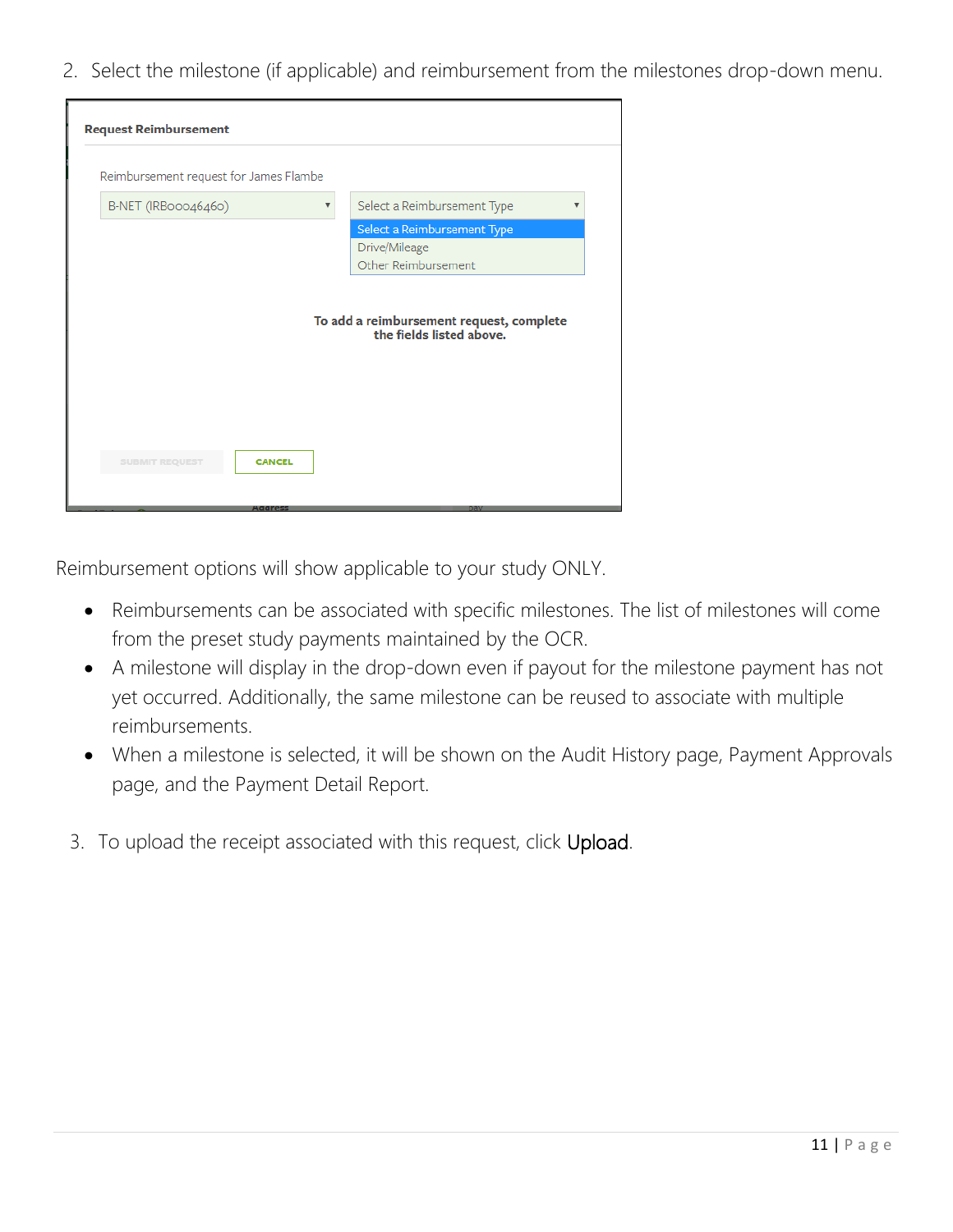| <b>Request Reimbursement</b>           |                                                                                                                                                                                                                                                            |  |
|----------------------------------------|------------------------------------------------------------------------------------------------------------------------------------------------------------------------------------------------------------------------------------------------------------|--|
| Reimbursement request for James Flambe |                                                                                                                                                                                                                                                            |  |
| B-NET (IRBoo046460)                    | Other Reimbursement                                                                                                                                                                                                                                        |  |
| Amount*                                | Please note: When uploading a receipt, be sure to remove any information that may identify study participants.                                                                                                                                             |  |
| <b>USD</b><br>Notes*                   |                                                                                                                                                                                                                                                            |  |
|                                        | Upload receipt<br><b>UPLOAD</b><br>Accepted file types are pdf, jpg, or png. Uploaded files should not<br>contain information which would reveal subject identity if viewed<br>by other users of the system.<br>Receipt received but unable to be uploaded |  |
| <b>ADD REQUEST</b><br><b>CANCEL</b>    |                                                                                                                                                                                                                                                            |  |

- Check the referenced checkbox if you are unable to upload the receipt for any reason. Greenphire assumes you will keep the receipt on file for that reimbursement.
- As soon as the file is accepted, you will see "Upload receipt" change to the file name.

#### 4. Click Add Request.

| <b>Request Reimbursement</b>           |                                                                                                                                                                                                                                                                 |  |
|----------------------------------------|-----------------------------------------------------------------------------------------------------------------------------------------------------------------------------------------------------------------------------------------------------------------|--|
| Reimbursement request for James Flambe |                                                                                                                                                                                                                                                                 |  |
| B-NET (IRBoo046460)<br>v               | Other Reimbursement<br>$\overline{\mathbf{v}}$                                                                                                                                                                                                                  |  |
| Amount*<br>50.00 USD<br>Notes*         | Please note: When uploading a receipt, be sure to remove any information that may identify study participants.                                                                                                                                                  |  |
| travel meal                            | x<br>dusk_WFBMC.png<br><b>UPLOAD</b><br>Accepted file types are pdf, jpg, or png. Uploaded files should not<br>contain information which would reveal subject identity if viewed<br>by other users of the system.<br>Receipt received but unable to be uploaded |  |
| <b>ADD REQUEST</b><br><b>CANCEL</b>    |                                                                                                                                                                                                                                                                 |  |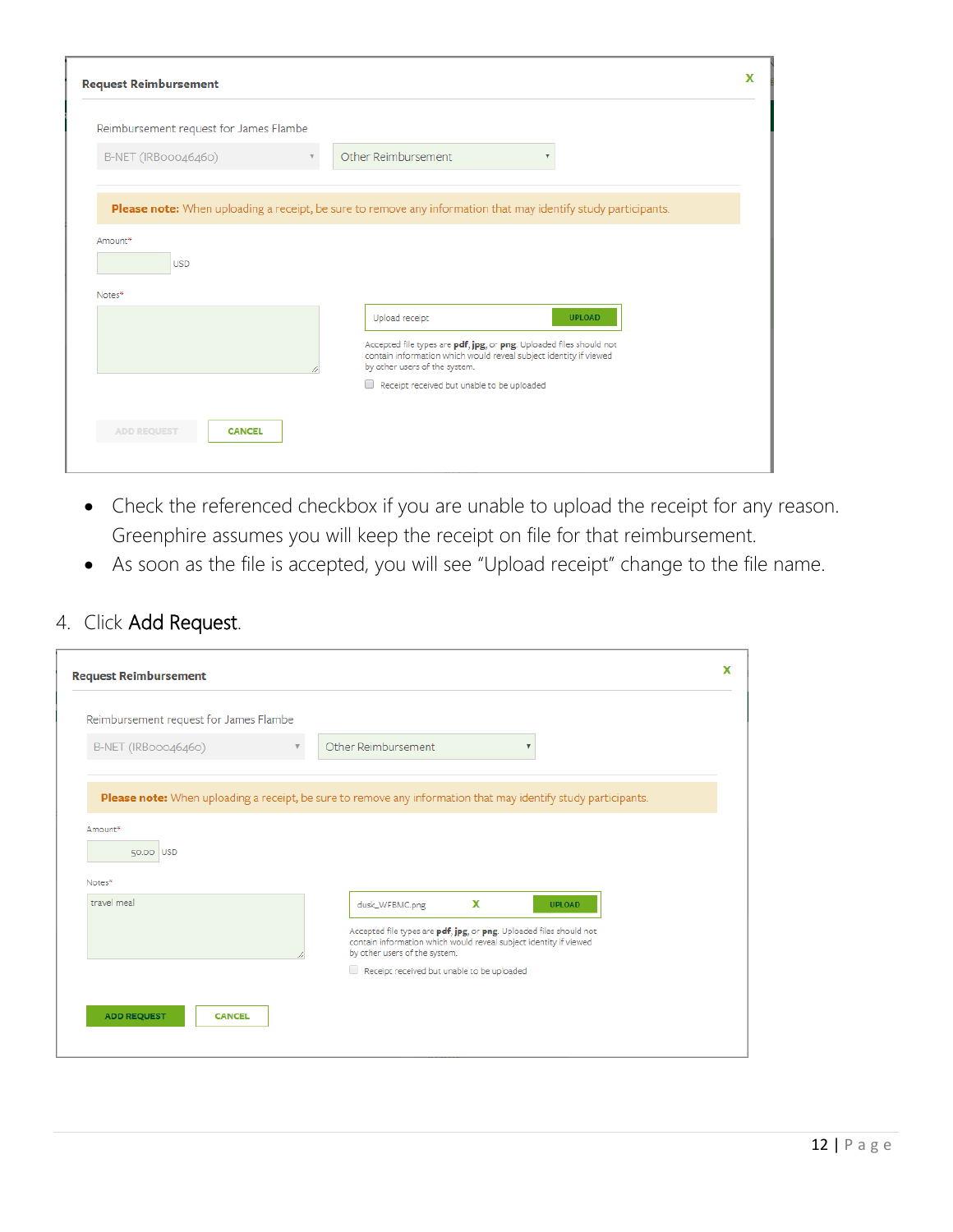5. Once all reimbursements have been entered, click Submit Request.

| <b>Request Reimbursement</b>                                                  |                           |
|-------------------------------------------------------------------------------|---------------------------|
| Reimbursement request for James Flambe                                        |                           |
| Select a Reimbursement Type<br>B-NET (IRBooo46460)<br>$\overline{\mathbf{v}}$ | $\overline{\mathbf{v}}$   |
| OTHER REIMBURSEMENT                                                           | 50.00 USD 自               |
| <b>Receipt:</b><br>Notes:<br>dusk_WFBMC.png<br>meal                           |                           |
| <b>SUBMIT REQUEST</b><br><b>CANCEL</b>                                        | <b>TOTAL</b><br>50.00 USD |
|                                                                               |                           |

6. Once the reimbursement has been successfully submitted, you will receive a confirmation message at the top of the "Subject Information" screen.

# Setup an Appointment Reminder

1. Click Schedule Appointment and a pop-up menu will appear.

| <b>Schedule Appointment</b>                          |                                              |  |
|------------------------------------------------------|----------------------------------------------|--|
|                                                      | Schedule next appointment for James R Flambe |  |
| Study                                                |                                              |  |
| B-NET (IRBoo046460)                                  |                                              |  |
| Appointment Date*                                    | Appointment Time*                            |  |
| ex: 12-MAR-2016                                      | t<br>AM                                      |  |
| All times are as of the site's time zone: US/Eastern |                                              |  |
| <b>SCHEDULE</b>                                      | <b>CANCEL</b>                                |  |
|                                                      |                                              |  |
|                                                      |                                              |  |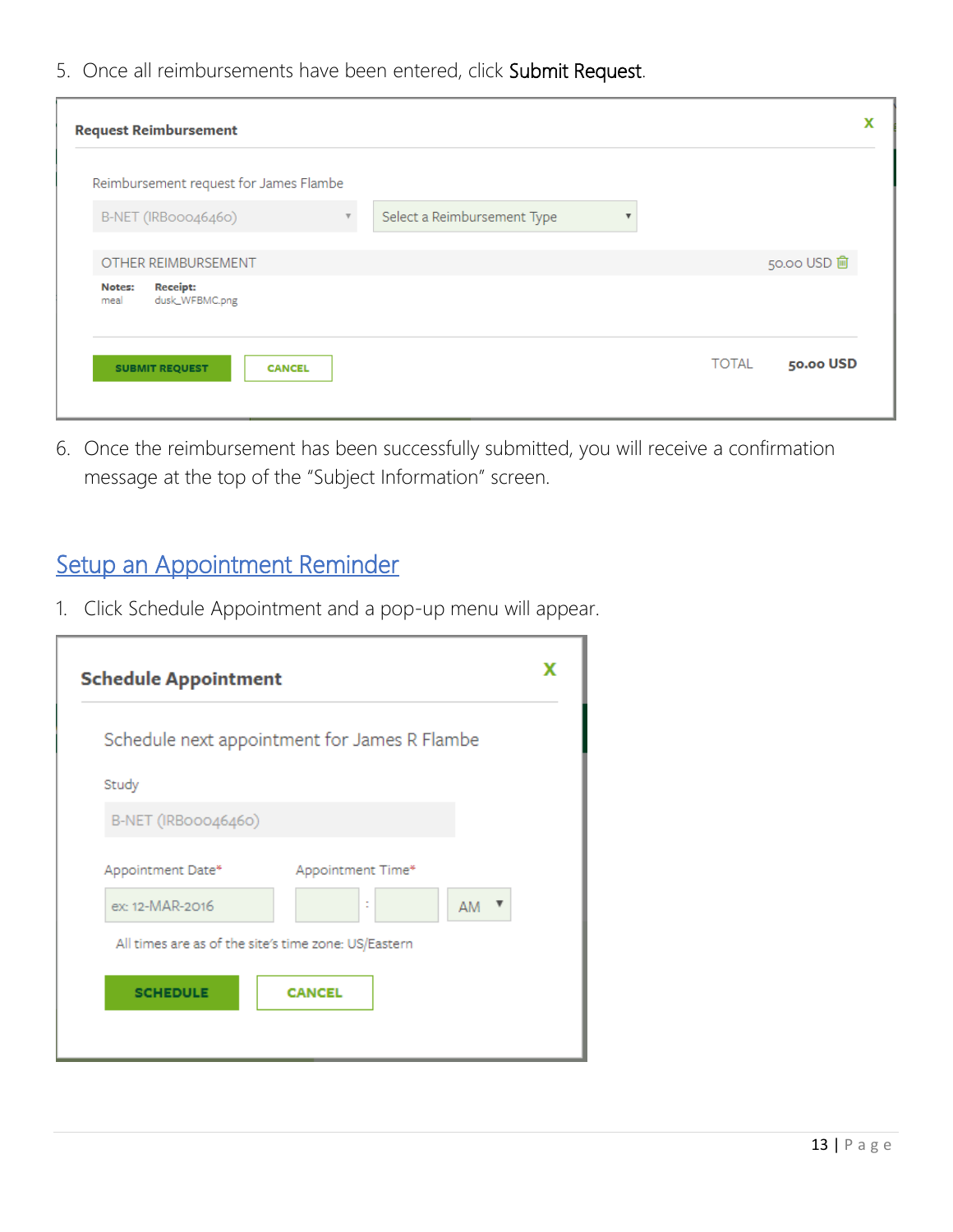2. Use the Appointment Date and Appointment Time fields to enter the Subject's next appointment.

3. Click Schedule.

| <b>Schedule Appointment</b> |                                                      |  |
|-----------------------------|------------------------------------------------------|--|
|                             | Schedule next appointment for James R Flambe         |  |
| Study                       |                                                      |  |
| B-NET (IRBoo046460)         |                                                      |  |
| Appointment Date*           | Appointment Time*                                    |  |
| 30-Sep-2018                 | t<br>$PM$ $\rightarrow$<br>30                        |  |
|                             | All times are as of the site's time zone: US/Eastern |  |
| <b>SCHEDULE</b>             | <b>CANCEL</b>                                        |  |
|                             |                                                      |  |

4. The appointment has been stored and will appear at the bottom of the "Subject Information" screen under the header "Upcoming Appointments".

| <b>Upcoming Appointments</b> Time zone: US/Eastern |        |             |                     |                     |                                |
|----------------------------------------------------|--------|-------------|---------------------|---------------------|--------------------------------|
| <b>DATE</b>                                        | DAY    | <b>TIME</b> | <b>STUDY</b>        | <b>SCHEDULED BY</b> |                                |
| 30-SEP-2018                                        | Sunday | 01:30 PM    | B-NET (IRB00046460) | Jim Lineberger      | <b>CANCEL</b><br><b>CHANGE</b> |
|                                                    |        |             |                     |                     |                                |

If the Subject has opted to receive email and/or text messages, they will receive a communication reminder three days and one day prior to the Subject's next appointment.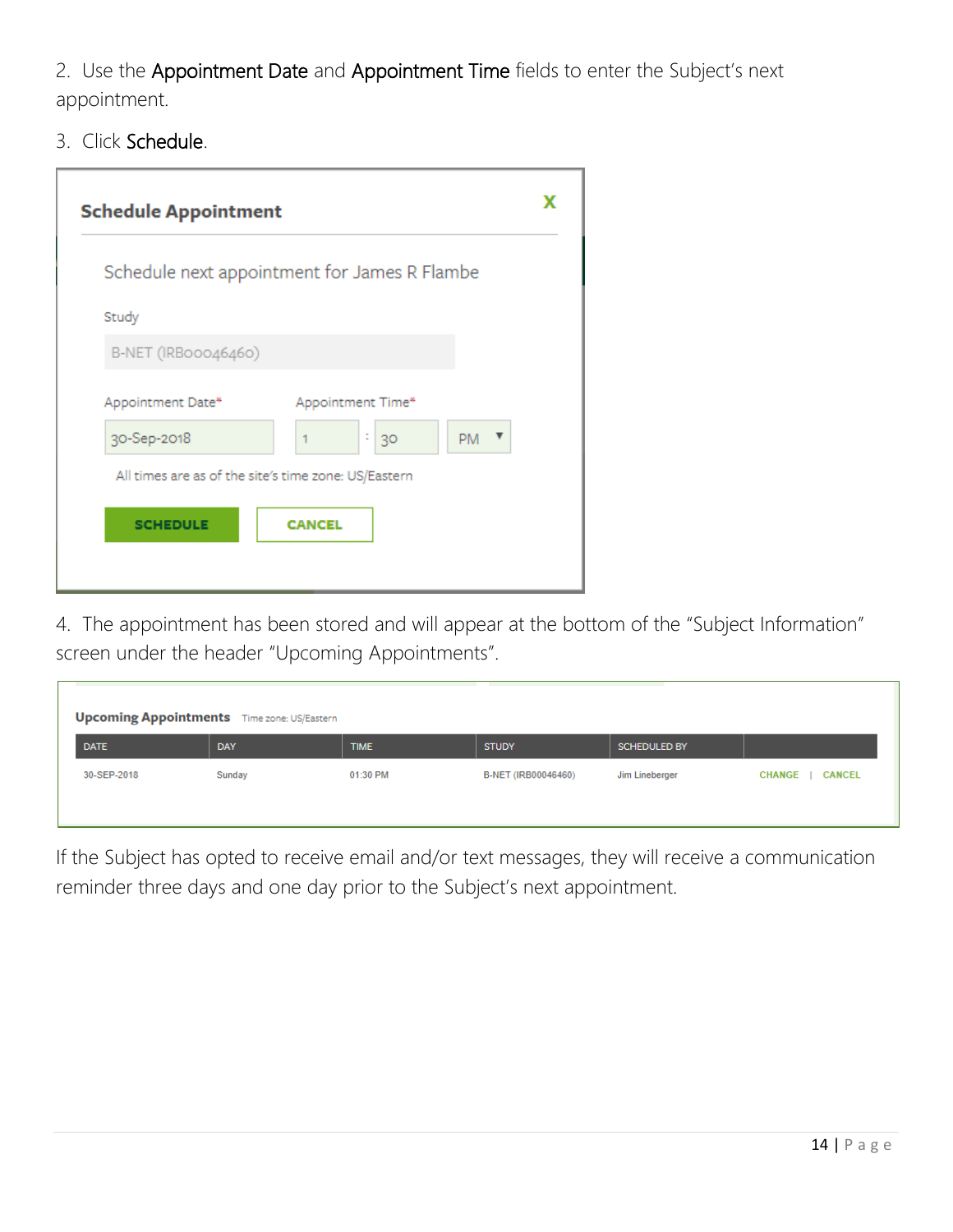# **Audit History**

While viewing the Subject Information, you may select the adjacent Audit History tab to view an allinclusive/detailed history of actions and activities.

| <b>JAMES R FLAMBE</b>                                       |               |                                        |                                                                                                                |                           |                                                             |                             |                    |
|-------------------------------------------------------------|---------------|----------------------------------------|----------------------------------------------------------------------------------------------------------------|---------------------------|-------------------------------------------------------------|-----------------------------|--------------------|
| <b>SUBJECT INFORMATION</b>                                  |               |                                        | <b>AUDIT HISTORY</b>                                                                                           |                           |                                                             |                             |                    |
| <b>Payment History</b>                                      |               |                                        |                                                                                                                |                           |                                                             |                             | 具 PRINTER-FRIENDLY |
| <b>SUBMITTED</b>                                            | <b>AMOUNT</b> | <b>STUDY</b>                           | <b>DESCRIPTION</b>                                                                                             | <b>STATUS<sup>6</sup></b> | <b>APPROVED</b>                                             |                             | <b>ACTIONS</b>     |
| 21-SEP-2018<br>09:03 AM EDT<br>Jim Lineberger<br>(jlineber) | 50.00 USD     | B-NET (IRB00046460)                    | Transaction #3164-9235251C0B<br>Other Reimbursement<br>Milestone: None<br>Released Amount: 0.00<br>Notes: meal | Waiting for<br>approval   | N/A                                                         |                             |                    |
| 20-SEP-2018<br>03:26 PM EDT<br>Jim Lineberger<br>(jlineber) | 75,00 USD     | B-NET (IRB00046460)                    | Transaction #3164-3F00C7E8A6<br>Milestone: Follow-Up Visit 4<br>Released Amount: 0.00<br>Notes: N/A            | Waiting for<br>approval   | N/A                                                         |                             |                    |
| 20-SEP-2018<br>02:32 PM EDT<br>Jim Lineberger<br>(jlineber) | 75.00 USD     | B-NET (IRB00046460)                    | Transaction #3164-28846BDB96<br>Milestone: Baseline Visit 2<br>Notes: N/A                                      | Paid                      | 20-SEP-2018<br>03:24 PM EDT<br>Jim Lineberger<br>(jlineber) |                             | Void               |
| <b>Recent Activity</b>                                      |               |                                        |                                                                                                                |                           |                                                             |                             |                    |
| <b>ACTION</b>                                               |               | <b>MESSAGE</b>                         |                                                                                                                | <b>ACTIVITY BY</b>        |                                                             | <b>ACTIVITY DATE</b>        |                    |
| <b>Scheduled Appointment</b>                                |               | 01:30 PM EDT                           | Scheduled appointment for James R Flambe on September 30, 2018 at                                              | ilineber                  |                                                             | 21-SEP-2018<br>09:40 AM EDT |                    |
| Preset Payment Paid                                         |               |                                        | Preset Payment Option "Follow-Up Visit 4: 75.00USD" was marked pay                                             | jlineber                  |                                                             | 20-SEP-2018<br>03:26 PM EDT |                    |
| Preset Payment Paid                                         |               |                                        | Preset Payment Option "Baseline Visit 2: 75.00USD" was marked pay                                              | jlineber                  |                                                             | 20-SEP-2018<br>02:32 PM EDT |                    |
| Card Assigned                                               |               | Assigned card X-5064 to James R Flambe |                                                                                                                | jlineber                  |                                                             | 20-SEP-2018<br>02:10 PM EDT |                    |
| <b>Enrolled in Study</b>                                    |               | status Enrolled                        | Cardholder James Flambe has enrolled in study B-NET (IRB00046460) with                                         | ilineber                  |                                                             | 20-SEP-2018<br>02:04 PM EDT |                    |
| <b>Subject Created</b>                                      |               | Created new subject James R Flambe     |                                                                                                                | jlineber                  |                                                             | 20-SEP-2018<br>02:04 PM EDT |                    |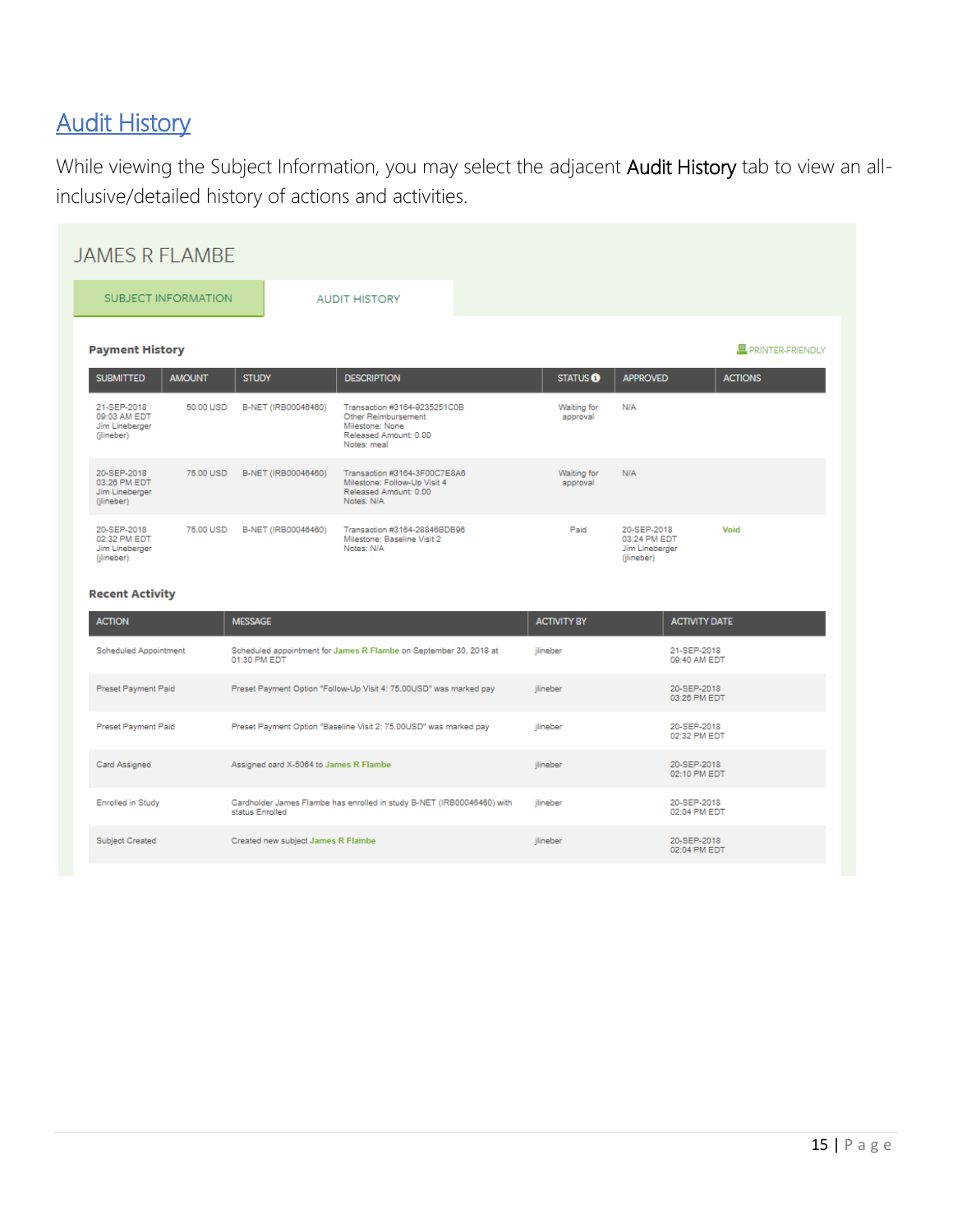# Subject Status Update

To update the status of a Subject, you will use the Look Up Subject to locate and open the Subject Information page and then select Edit Subject. Use the Subject Status reference list to designate the new status, and then click Save.

| <b>● ClinCard</b>        |                        |                          |            |                          |                |                |                                  |              | WELCOME, JIM LINEBERGER<br>User Settings   Logout |  |
|--------------------------|------------------------|--------------------------|------------|--------------------------|----------------|----------------|----------------------------------|--------------|---------------------------------------------------|--|
| <b>REGISTER SUBJECT</b>  | <b>LOOK UP SUBJECT</b> | <b>PAYMENT APPROVALS</b> |            | <b>ADMIN</b>             | <b>REPORTS</b> | <b>SUPPORT</b> |                                  |              |                                                   |  |
| Edit Subject Information |                        |                          |            |                          |                |                |                                  |              |                                                   |  |
|                          |                        |                          |            |                          |                |                |                                  |              |                                                   |  |
| <b>Study Membership</b>  |                        |                          |            |                          |                |                |                                  |              |                                                   |  |
| Study <sup>*</sup>       |                        |                          |            |                          | Subject ID*    |                | Subject Status*                  |              |                                                   |  |
| B-NET (IRBoo046460)      |                        |                          |            | $\overline{\phantom{a}}$ | 012554         |                | Enrolled                         | $\mathbf{v}$ |                                                   |  |
| + ADD STUDY              |                        |                          |            |                          |                |                | Screening<br>Enrolled<br>Dropped |              |                                                   |  |
|                          |                        |                          |            |                          |                |                | Completed                        |              |                                                   |  |
| <b>Name</b>              |                        |                          |            |                          |                |                |                                  |              |                                                   |  |
| First Name*              | Middle                 | Last Name*               | Initials*  | SSN*                     |                |                |                                  |              |                                                   |  |
| James                    | $\mathbb{R}$           | Flambe                   | <b>JRF</b> | <b>KNAKNAKKAKA</b>       |                |                |                                  |              |                                                   |  |
|                          |                        |                          |            | last four: 9999          |                |                |                                  |              |                                                   |  |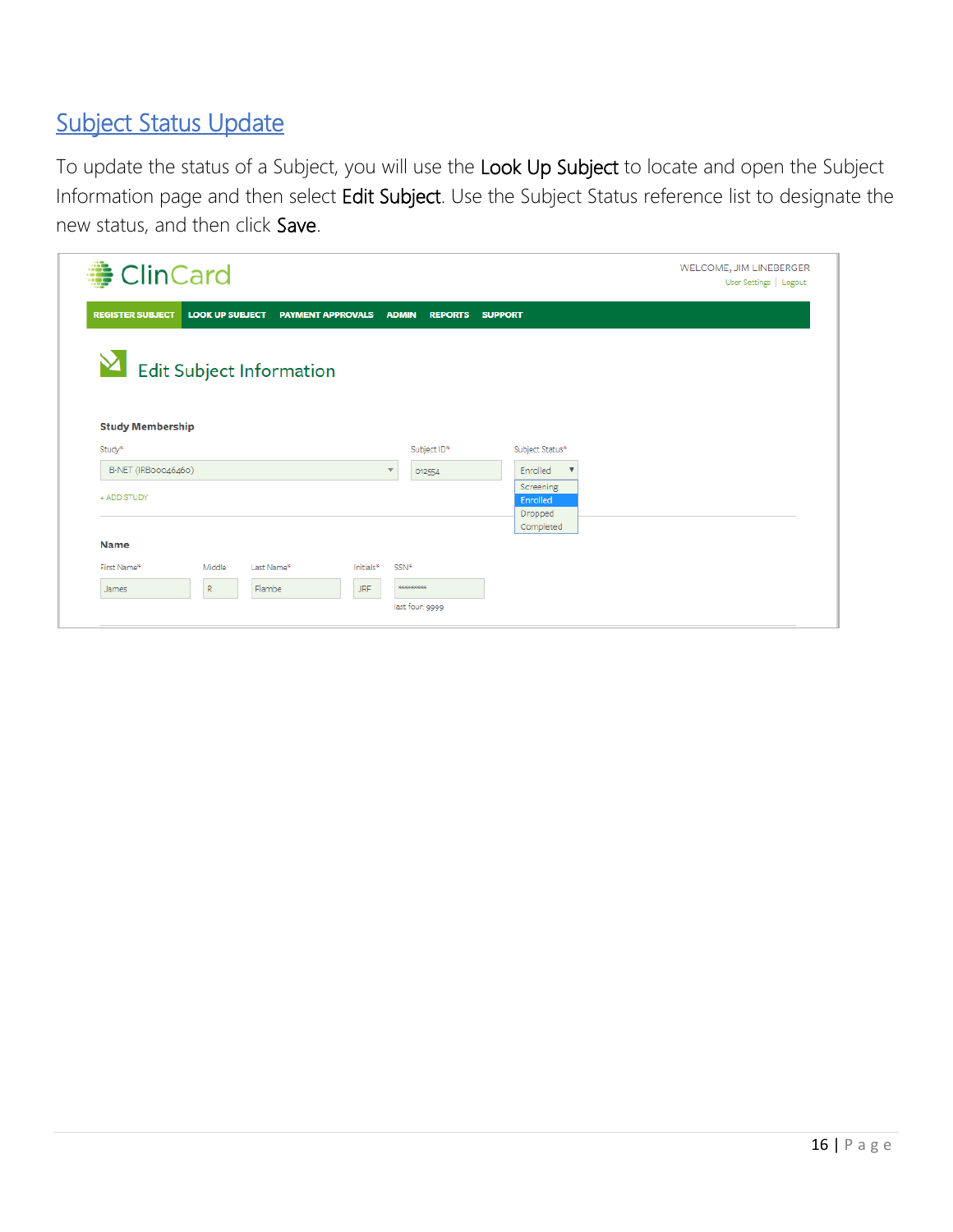### Payment Approvals

If you are the Payment Approver for one or more studies, you will select the Payment Approvals tab to see the pending payments. Please note that a Site Coordinator (who has the ability to enter payments) cannot be the Approver for the same clinical study!

| <b>ClinCard</b>                 |                        |                                 |                                                                                     |                                                                  |                   |                        | WELCOME, JIM LINEBERGER<br>User Settings   Logout         |
|---------------------------------|------------------------|---------------------------------|-------------------------------------------------------------------------------------|------------------------------------------------------------------|-------------------|------------------------|-----------------------------------------------------------|
| <b>REGISTER SUBJECT</b>         | <b>LOOK UP SUBJECT</b> | <b>PAYMENT APPROVALS</b>        | <b>ADMIN</b>                                                                        | <b>REPORTS</b><br><b>SUPPORT</b>                                 |                   |                        |                                                           |
| Payment Approvals               |                        |                                 |                                                                                     |                                                                  |                   |                        |                                                           |
| <b>APPROVE SELECTED</b>         |                        | <b>DECLINE SELECTED</b>         | <b>CANCEL</b>                                                                       |                                                                  |                   |                        | Unchecked payments will<br>continue to wait for approval. |
|                                 |                        |                                 | Selected Totals By Currency Type (Displaying 1 - 4 of 4 pending payments available) |                                                                  |                   |                        |                                                           |
|                                 |                        |                                 |                                                                                     | <b>US DOLLAR</b>                                                 |                   |                        |                                                           |
|                                 |                        |                                 |                                                                                     | o.oo USD                                                         |                   |                        |                                                           |
| FILTER BY:<br><b>DATE RANGE</b> | <b>STUDY</b>           | SUBJECT ID                      |                                                                                     |                                                                  |                   |                        |                                                           |
| <b>AMOUNT</b>                   |                        | <b>TYPE</b>                     | <b>DATE</b>                                                                         | <b>STUDY</b>                                                     | <b>SUBJECT ID</b> | IN REVIEW <sup>O</sup> | <b>ADD NOTE</b>                                           |
| $\Box$                          | 75.00 USD              | <b>Preset Payment</b>           | 20-Sep-2018                                                                         | B-NET (IRB00046460)<br>710-101720-00000-553032                   | 012554            | $\bullet$ No           | I can add a note here                                     |
|                                 |                        | Milestone:<br>Requester:        | Follow-Up Visit 4<br>Jim Lineberger                                                 |                                                                  |                   |                        |                                                           |
| $\Box$                          | 50.00 USD              | Other Reimbursement             | 21-Sep-2018                                                                         | B-NET (IRB00046460)<br>710-101720-00000-553032                   | 012554            | $\bullet$ No           | Type to add note                                          |
|                                 |                        | Notes:<br>Requester:            | meal<br>Jim Lineberger                                                              |                                                                  |                   |                        |                                                           |
| $\qquad \qquad \Box$            | 25.00 USD              | <b>Preset Payment</b>           | 21-Sep-2018                                                                         | MIND Nicotine Study (IRB000<br>42140)<br>710-101720-00000-Z10784 | GG5541            | $\bullet$ No           | Type to add note                                          |
|                                 |                        | Milestone:<br>Requester:        | Screening<br>Jim Lineberger                                                         |                                                                  |                   |                        |                                                           |
| $\qquad \qquad \Box$            | 50.00 USD              | <b>Preset Payment</b>           | 21-Sep-2018                                                                         | MIND Nicotine Study (IRB000<br>42140)<br>710-101720-00000-Z10784 | GG5541            | $\bullet$ No           | Type to add note                                          |
|                                 |                        | <b>Milestone:</b><br>Requester: | Baseline<br>Jim Lineberger                                                          |                                                                  |                   |                        |                                                           |

*Email alerts will be sent twice daily to inform you that there are payments pending your approval. These messages are sent at 6am and 4pm EST.*

- 1. If you need to filter the list, you may utilize one or more of the FILTER BY selections of Date Range, Study, and/or Subject ID.
- 2. Once you select the checkbox(es) for one or more payments, the Approve Selected, Decline Selected, and Cancel buttons are activated for use.

Note: If you would like to approve all payments in the list, check the box to the left of "Amount" to select all, and then click the Approve Selected button. You may also Decline all via the same steps.